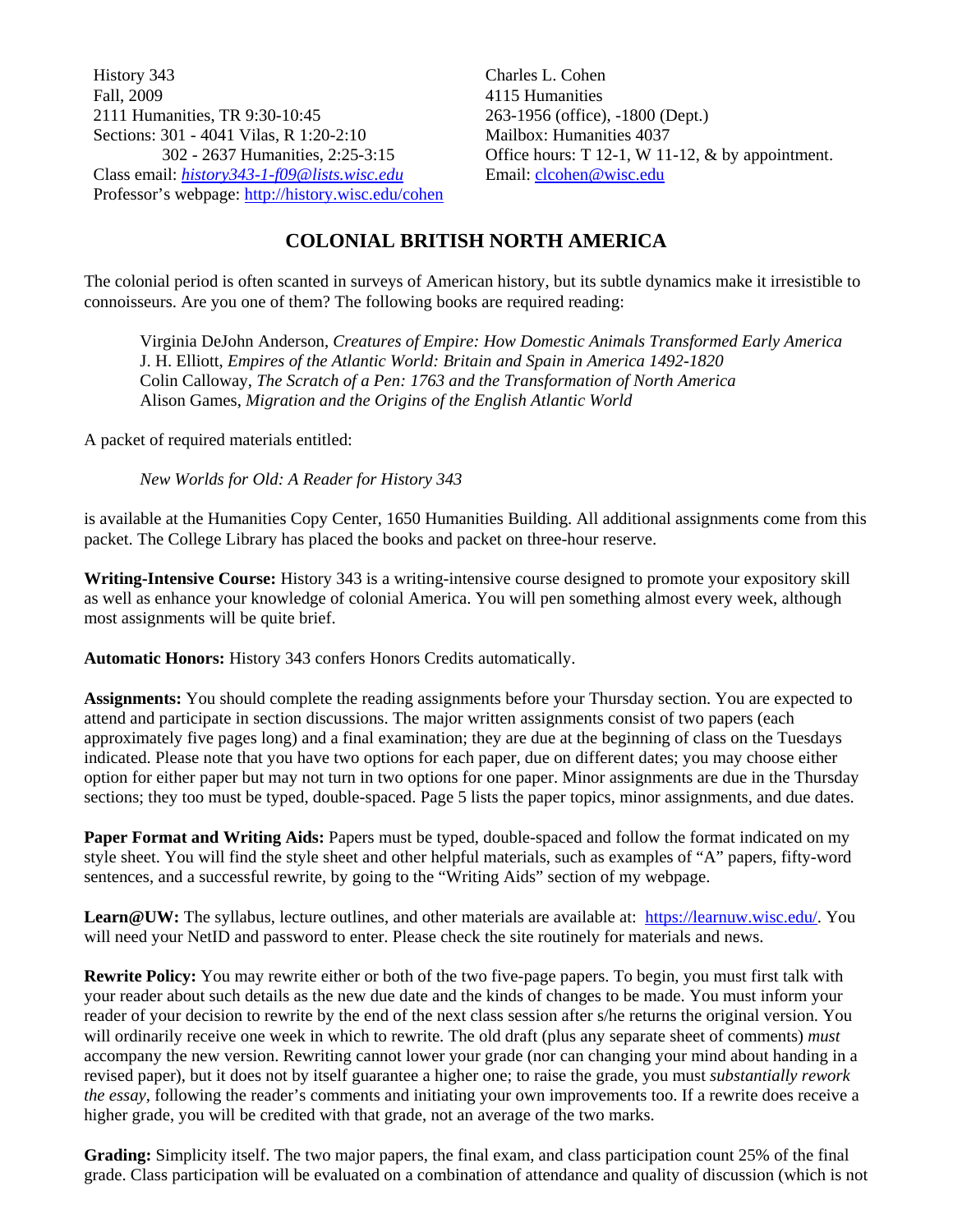identical to quantity). The minor assignments will be ungraded, but failure to submit them will lower your class participation grade.

**Appeal Procedure:** If you wish to appeal a grade (i.e., you desire a grade change *without* rewriting the paper), you **must** follow these procedures:

- 1. Write a short, typed paragraph (more if necessary) explaining why you think the grade should be changed. Please be specific.
- 2. Hand in your paper with the written appeal to your reader no later than **one week** after the day on which papers have **first** been returned. When you turn in your appeal, make an appointment with your reader to discuss the paper. The reader will not consider appeals submitted more than one week after the papers have first been returned.
- 3. If you remain unsatisfied after the reader's final decision, you may appeal to me.
- 

#### **Date Lectures and Assignments**

- Sept. 3 The Natural Environment
	- 8 Peoples of the Eastern Woodlands
	- 10 Two Latin Empires

#### **Reading:** Maps 1, 2; J. H. Elliott, *Empires of the Atlantic World*, 3-114; Fray Alonso de Benavides, *Memorial*, 42-75, 99-103 **Minor assignment:** #1

- 15 England on the Verge of Colonizing
- 17 Planting Virginia

**Reading:** Map 3; Alison Games, *Migration and the Origins of the English Atlantic World*, 1-131; Robert Beverley, *The History and Present State of Virginia*, 26-56; Evarts Greene and Virginia Harrington, American Population before the Federal Census of 1790, 144 **Minor assignment:** #2

- 22 Leah and Rachel: The Beginnings of Chesapeake Society
- 24 Puritanism, Plymouth, and Massachusetts

**Reading:** Virginia Anderson, *Creatures of Empire*, 75-246; Thomas Harriot, "A Brief and True Report," 75-87, 92-95, 98-99; Roger Williams, *A Key into the Language of America*, 88-117

29 The Expansion of New England

#### **First Paper Due - Option 1**

Oct. 1 New Netherland

**Reading:** Map 4; Alison Games, *Migration and the Origins of the English Atlantic World*, 132-216; Richard Dunn, et al., eds., *The Journal of John Winthrop 1630-1649*, 189-231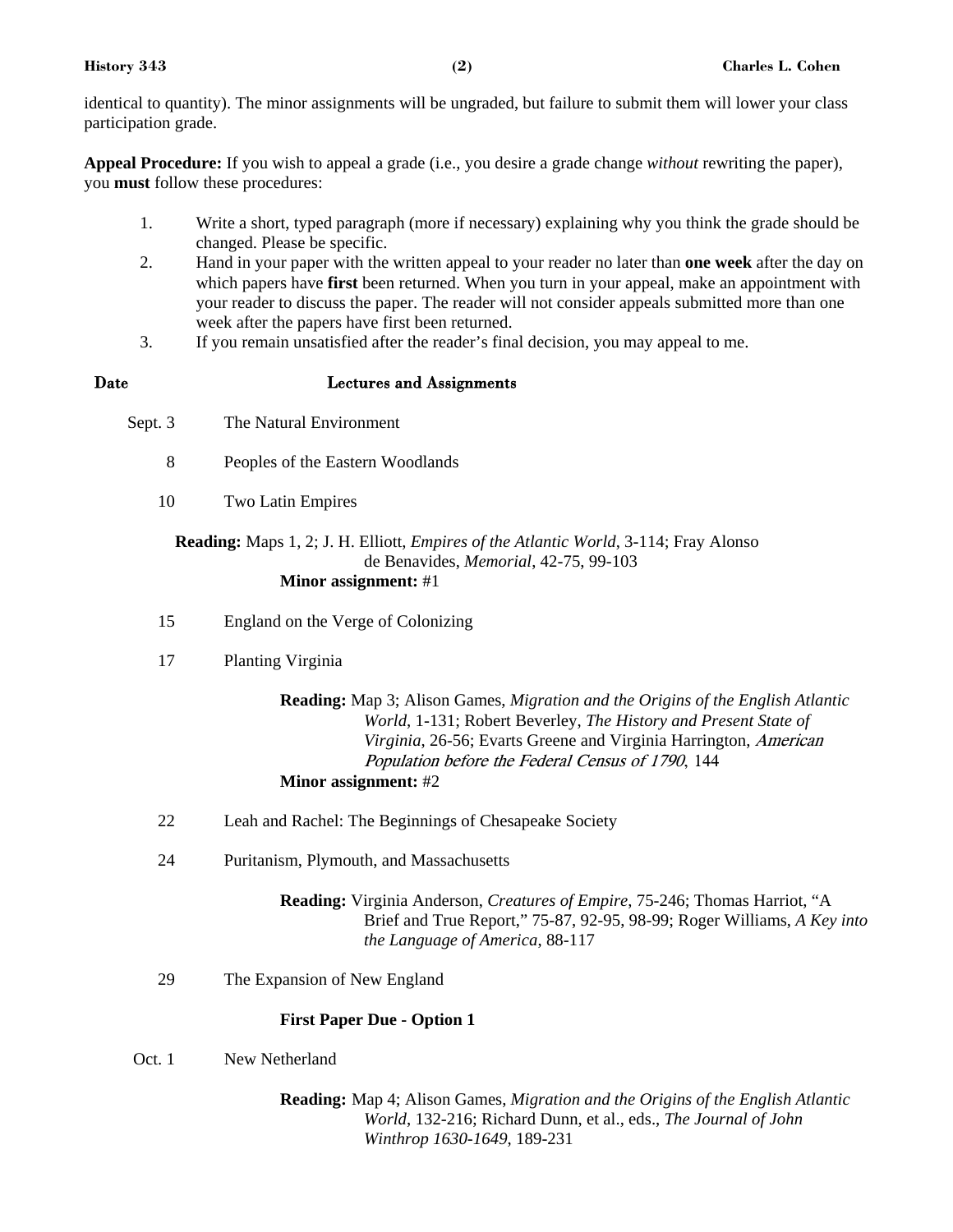| Date   | <b>Lectures and Assignments</b>                                                                                                                                                                                                                                                                                                           |
|--------|-------------------------------------------------------------------------------------------------------------------------------------------------------------------------------------------------------------------------------------------------------------------------------------------------------------------------------------------|
| Oct. 6 | The Beginnings of the English Empire                                                                                                                                                                                                                                                                                                      |
|        | <b>First Paper Due - Option 2</b>                                                                                                                                                                                                                                                                                                         |
| 8      | Rival Colonies: New France and the Spanish Borderlands                                                                                                                                                                                                                                                                                    |
|        | Reading: Alan Taylor, American Colonies, 363-95; Alan Greer, The People of New<br>France, 76-91; Waikoskasit, "Menominee Folktale"; Rev. Fr. Étienne de<br>Carheil, "Letter to Gov. Callieres"; Charles Wilson Hackett, ed., Revolt<br>of the Pueblo Indians, 2.232-52                                                                    |
| 13     | The English West Indies                                                                                                                                                                                                                                                                                                                   |
| 15     | <b>Two Proprietaries</b>                                                                                                                                                                                                                                                                                                                  |
|        | Reading: Maps 5, 6; Richard Dunn, Sugar and Slaves, 224-62; Richard Ligon, A<br>True & Exact History Of the Island of Barbadoes," 43-58; Betty Wood,<br>The Origins of American Slavery, 40-67; Frank Klingberg, ed., The<br>Carolina Chronicle of Dr. Francis Le Jau, 41-43, 65-102<br>Minor assignment: #3                              |
| 20     | <b>Tobacco Roads</b>                                                                                                                                                                                                                                                                                                                      |
| 22     | Times of Trouble                                                                                                                                                                                                                                                                                                                          |
|        | Reading: Anthony Parent, Foul Means, 55-79; Edmund Morgan, American Slavery,<br>American Freedom, 250-70; Richard Beale Davis, ed., William Fitzhugh<br>and his Chesapeake World, 306-51                                                                                                                                                  |
|        | Minor assignment: #4                                                                                                                                                                                                                                                                                                                      |
| 27     | The Society of the Godly                                                                                                                                                                                                                                                                                                                  |
| 29     | Coven and Covenant                                                                                                                                                                                                                                                                                                                        |
|        | Reading: David D. Hall, <i>Worlds of Wonder, Days of Judgment</i> , 71-116; S[amuel]<br>D[anforth], The New-England Almanack, for the Year of Our Lord. 1686;<br>Harvey Wish, ed., The Diary of Samuel Sewall, 42-47; [Dorothy<br>Cotton?], "The Nature and Disposition of the Moon, in the Birth of<br>Children"<br>Minor assignment: #5 |
| Nov. 3 | The Glorious Revolution and the Colonies                                                                                                                                                                                                                                                                                                  |
| 5      | The Revolutionary Settlement                                                                                                                                                                                                                                                                                                              |
|        |                                                                                                                                                                                                                                                                                                                                           |
|        | <b>Reading:</b> J. H. Elliott, <i>Empires of the Atlantic World</i> , 117-83; Richard Dunn, "The<br>Glorious Revolution and America"; "Declaration of the Gentlemen,<br>Merchants, and Inhabitants of Boston "; "Address of the Militia of<br>New-York"; "Declaration of  their Majesties Protestant Subjects of                          |

the Province in Maryland"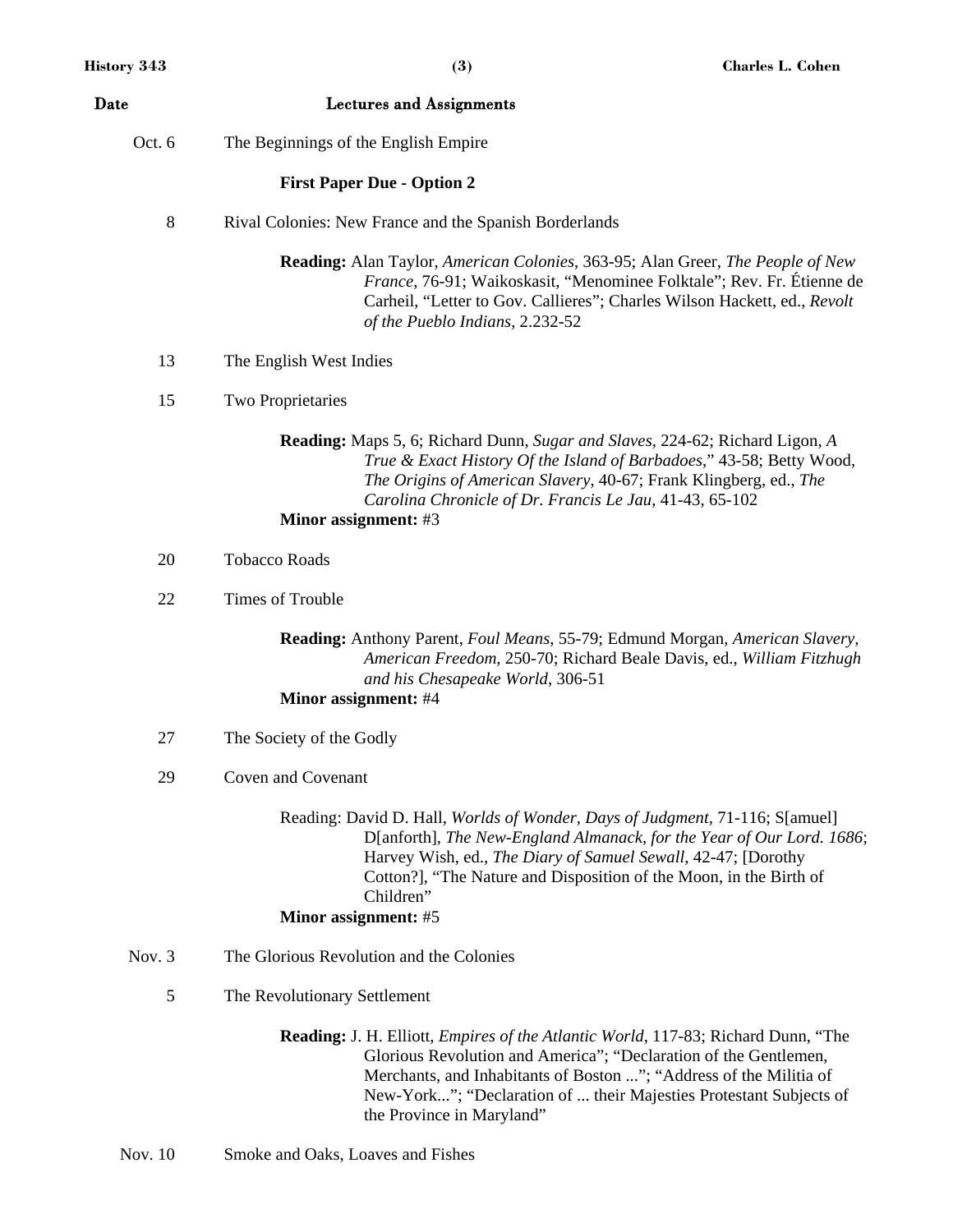| Date   | <b>Lectures and Assignments</b>                                                                                                                                                                                                 |
|--------|---------------------------------------------------------------------------------------------------------------------------------------------------------------------------------------------------------------------------------|
|        | <b>Second Paper Due - Option 1</b>                                                                                                                                                                                              |
| 12     | A Mixed Multitude                                                                                                                                                                                                               |
|        | <b>Reading:</b> J. H. Elliott, <i>Empires of the Atlantic World</i> , 255-91; Jon Butler, <i>Becoming</i><br>America, 8-49; Gottlieb Mittelberger's Journey to Pennsylvania in the<br>Year 1750, 47-129<br>Minor assignment: #6 |
| 17     | Africa(ns) in North America                                                                                                                                                                                                     |
| 19     | God's Kingdom in Anglo-America                                                                                                                                                                                                  |
|        | Reading: J. H. Elliott, <i>Empires of the Atlantic World</i> , 184-218; Jon Butler,<br>"Protestant Pluralism"; Daniel Shea, ed., "Some Account of the Fore Part<br>of the Life of Elizabeth Ashbridge," 147-71                  |
| 24     | <b>Reason and Revelation</b>                                                                                                                                                                                                    |
|        | <b>Second Paper Due - Option 2</b>                                                                                                                                                                                              |
| 26     | Thanksgiving Recess - Thank a Semi-Separatist                                                                                                                                                                                   |
| Dec. 1 | Rule Britannia                                                                                                                                                                                                                  |
| 3      | <b>Provincial Politics</b>                                                                                                                                                                                                      |
|        | Reading: J. H. Elliott, <i>Empires of the Atlantic World</i> , 219-51, 292-314; Edmund<br>Morgan, Inventing the People, 174-208; Robert Munford, "The<br>Candidates"<br><b>Minor Assignment: #7</b>                             |
| 8      | War in the Woodlands                                                                                                                                                                                                            |
| 10     | The Climactic Struggle for Empire                                                                                                                                                                                               |
|        | <b>Reading:</b> Maps 7, 8; Colin Calloway, <i>The Scatch of a Pen</i> ; Treaty of Paris, 1763<br><b>Minor Assignment: #8</b>                                                                                                    |
| 15     | What, Then, was America?                                                                                                                                                                                                        |
| 19     | Final Examination, 5:05 P.M., room TBA                                                                                                                                                                                          |
|        |                                                                                                                                                                                                                                 |
|        |                                                                                                                                                                                                                                 |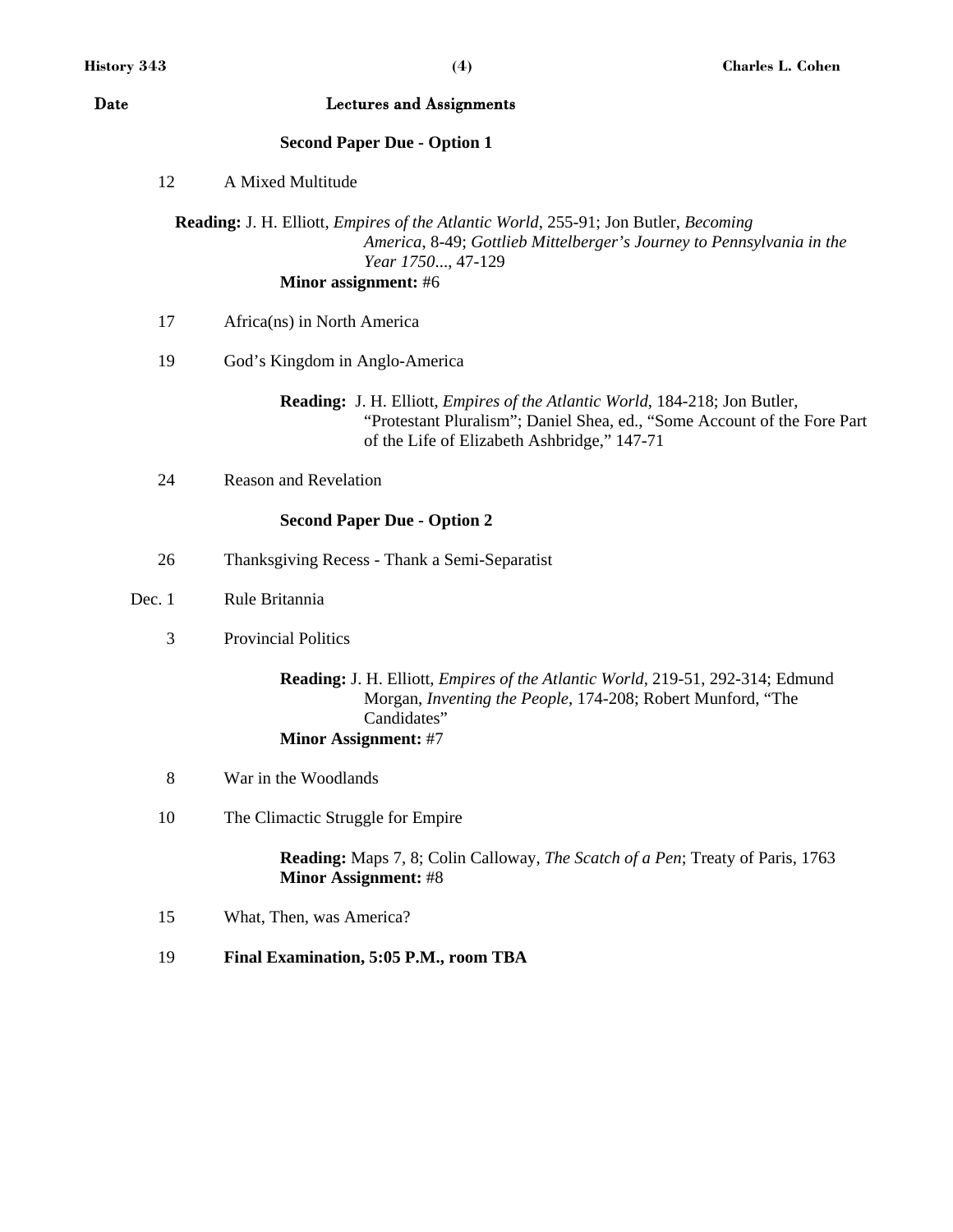#### Paper Topics

In writing these essays, you should draw on the lectures, discussions and class readings (*especially the relevant primary sources*), making specific statements firmly rooted in the evidence, using quotations whenever applicable, and evaluating the arguments of all "authorities" (including me). You may of course draw on materials from outside the course but are not required to. You may choose another topic if the suggested ones bore, fatigue or disorient you, but you must consult with me **before** so proceeding.

#### PAPER 1:

- Option 1 **Due Sept. 29.** Analyze the role of native peoples in the formation of English and Spanish settlements to the mid-seventeenth century.
- Option 2 **Due Oct. 6.** Explain how the demographic profiles of at least two different areas of English colonial settlement influenced the societies those settlements developed.

#### PAPER 2:

Option 1 - **Due Nov. 10.** Explain the emergence of slavery in British North America. Option 2 - **Due Nov. 24.** Analyze the impact that diversity—racial, ethnic, religious, class—had on eighteenth-century British colonial society.

#### Final Examination - Dec. 19, 5:05 P.M., room TBA

Illuminate the historical dynamics that resulted in the disposition of the British, French, and Spanish empires in North America in 1763.

#### Minor Assignments

- **#1** *Summarizing a Synthesis* - **due Sept. 10:** Consider how Elliott compares the growth of the Spanish and English American empires to the mid-seventeenth century and, in one sentence NOT EXCEEDING 50 words (the  $51<sup>st</sup>$  word and its successors face a terrible fate), summarize his con
- **#2** *Developing a Hypothesis* **due Sept. 17:** Calculate the ration of servants to Virginia's total population in 1624/25 and also the ratio of slaves to the total population. In one sentence NOT EXCEEDING 50 words (or else ...), that includes the figures you computed, hypothesize the reason(s) for the magnitude between them.
- **#3** *Comparing Two Sources* **due Oct. 15:** Download Ligon's map of Barbados from the course site in Learn@UW and, in one sentence NOT EXCEEDING 50 words (see above for implied threat), discuss to what extent it does or does not corroborate Ligon's description of slavery on the island.
- **#4** *Editing* due **Oct. 22:** Put your name on the anonymous analysis you received and in the margins evaluate both its writing and content.
- **#5** *Explaining a Historical Usage -* **due Oct. 29:** In the usual sentence NOT EXCEEDING 50 words (need I say more?), explain what seventeenth-century New Englanders meant by the term "miraculous."
- **#6** *Analyzing a Source*  **due Nov. 12:** In one sentence NOT EXCEEDING 50 words (you should know how to be succinct by now), explain why Gottlieb Mittelberger was discontented with what he saw in eighteenthcentury Pennsylvania and suggest an alternate way of interpreting what he saw.
- **#7** *Evaluating an Argument* **due Dec. 3:** In one sentence NOT EXCEEDING 50 words (yadda, yadda, yadda), discuss the degree to which *The Candidates* provides evidence that either supports, contradicts, or modifies Morgan's depiction of women's role in colonial politics.
- **#8** *Comparing Interpretations* **due Dec. 10:** Compare Elliott's and Calloway's interpretations of how (if at all) the Seven Years War and its aftermath "transformed" the North Atlantic colonial world.